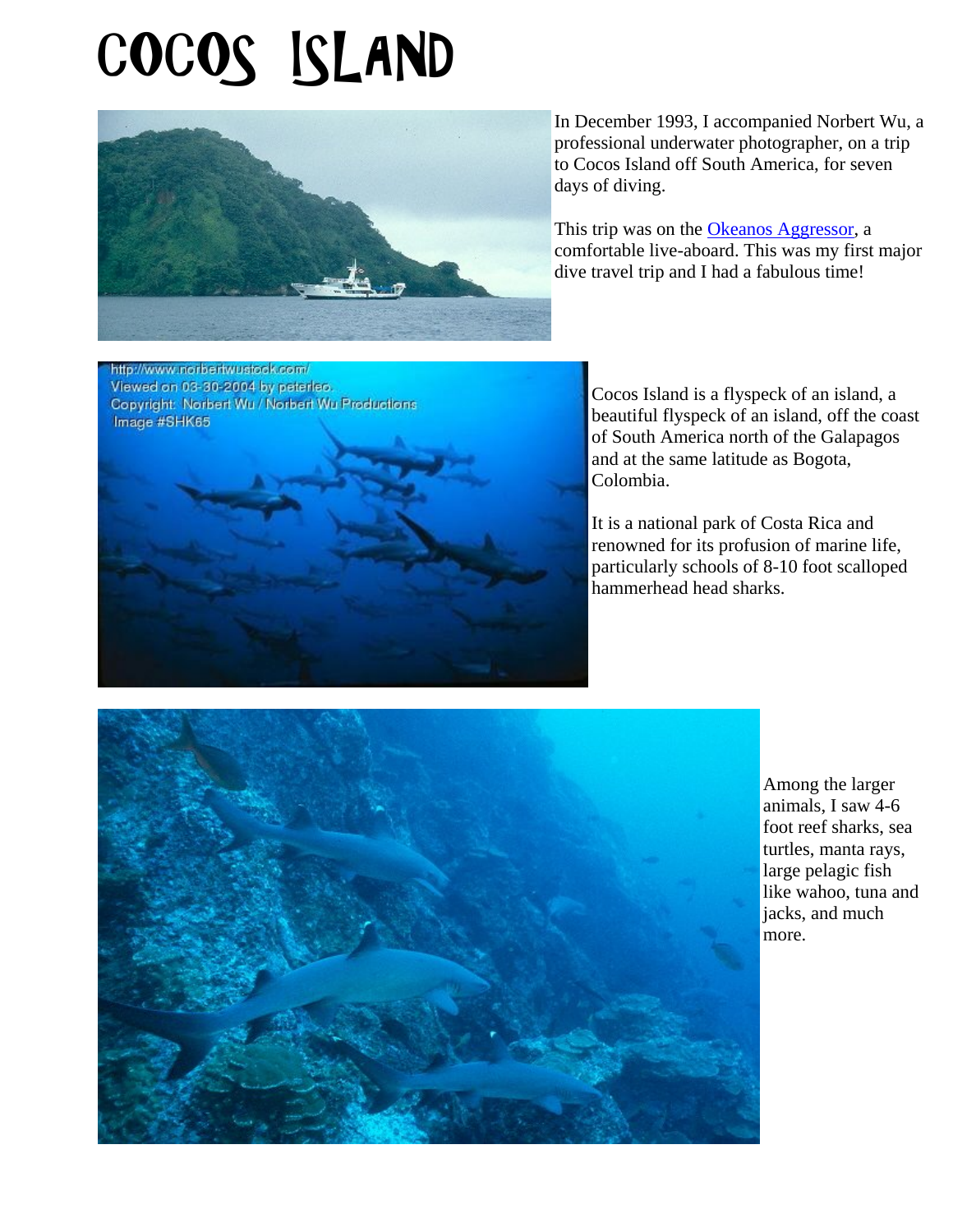Sharks were around constantly on dives, usually only a few feet away, and going about their business. It wasn't frightening since I wasn't spearfishing and divers don't look or sound like their usual food.

The scalloped hammerhead sharks really don't want you too close anyway.



Here I am at Manuelita Island on the calm, shallow side. I functioned as a camera assistant; usually I lugged Norb's underwater camera gear. Sometimes I was a model.

The quantity of fish in schools was impressive. There just always seemed to be a lot of fish hanging around.



**.....** always lots and lots of fish hanging around.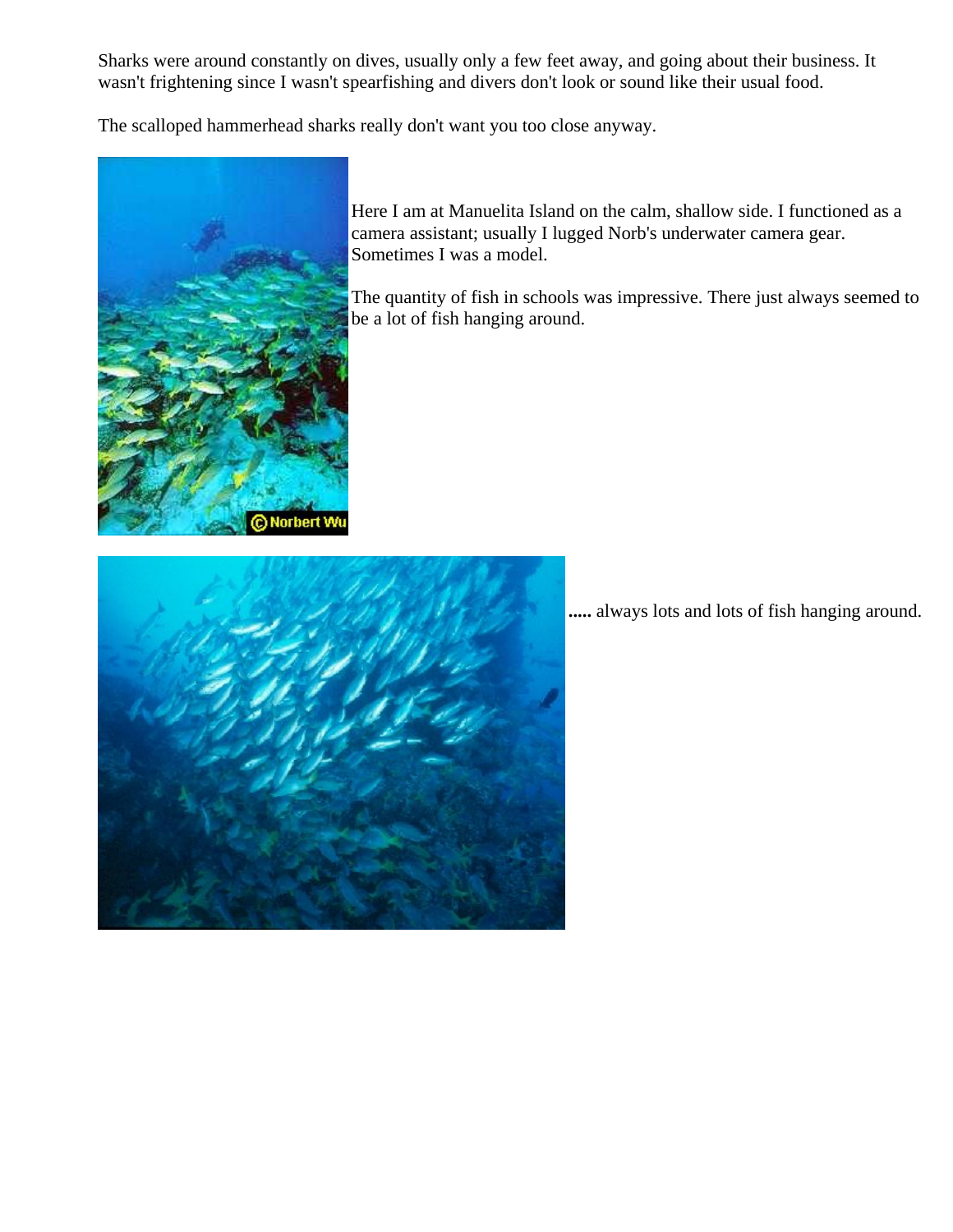

This is me!

You can't tell but I'm swimming through an underwater arch, holding a light.

I love this shot because only I know I am there in the shot. This shot was perhaps the first in a string of appearances as an anonymous diver or person in various magazine or book photos shot by Norb and other photographers.



Here I am without that light switched on!